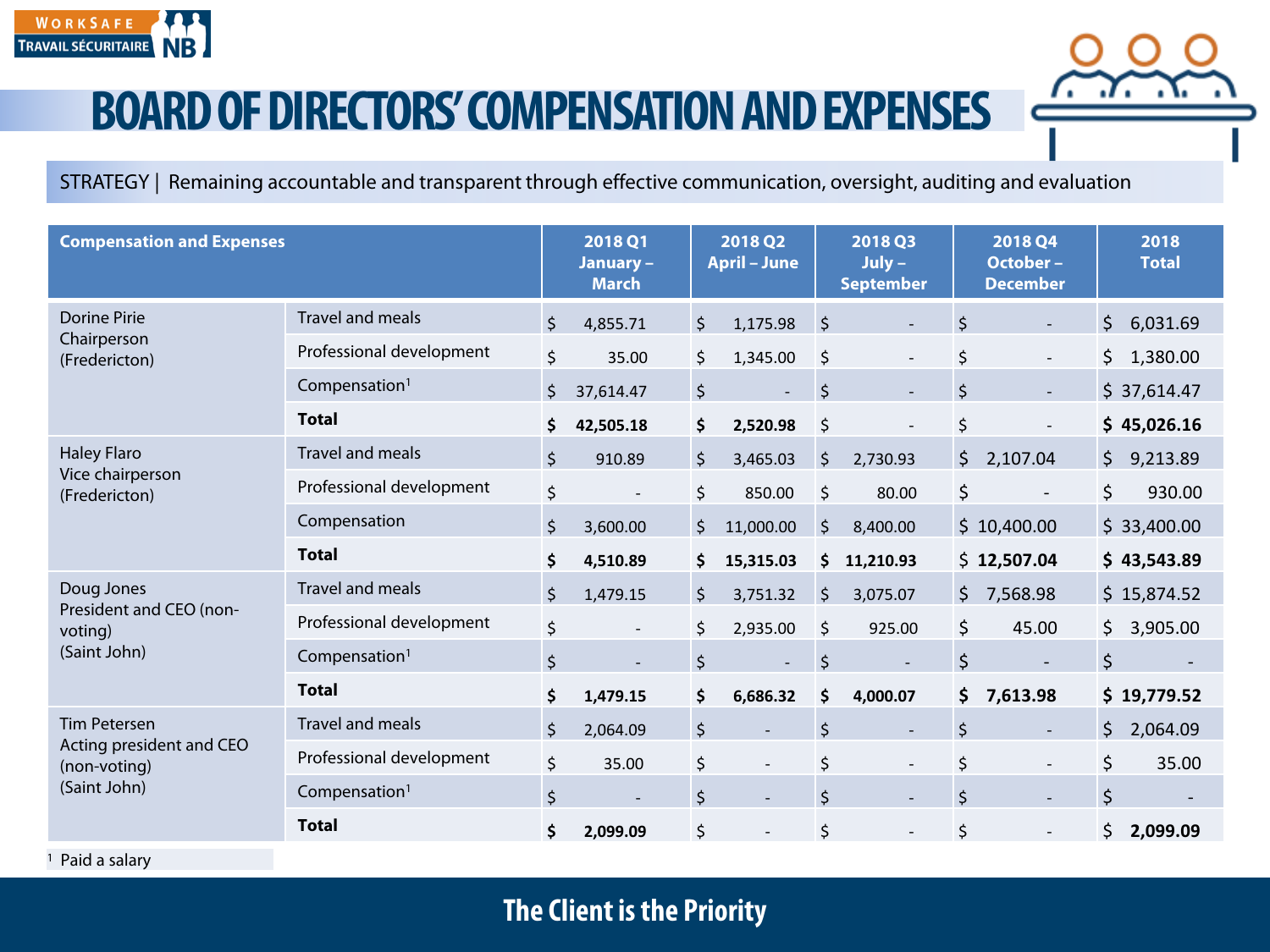

| <b>Compensation and Expenses</b>                                                               |                           |         | 2018 Q1<br>January-<br><b>March</b> |         | 2018 Q2<br><b>April - June</b> |         | 2018 Q3<br>$July -$<br><b>September</b> |         | <b>2018 Q4</b><br>October-<br><b>December</b> |         | 2018<br><b>Total</b> |
|------------------------------------------------------------------------------------------------|---------------------------|---------|-------------------------------------|---------|--------------------------------|---------|-----------------------------------------|---------|-----------------------------------------------|---------|----------------------|
| <b>Maureen Wallace</b><br>Worker representative<br>(Riverview)                                 | <b>Travel and meals</b>   | $\zeta$ | 1,882.40                            | $\zeta$ | 1,174.35                       | $\zeta$ | ÷.                                      | $\zeta$ |                                               | \$      | 3,056.75             |
|                                                                                                | Professional development  | \$      |                                     | \$      |                                | \$      | $\blacksquare$                          | \$      |                                               | \$      |                      |
|                                                                                                | Compensation <sup>2</sup> | $\zeta$ | 3,000.00                            | $\zeta$ | 1,400.00                       | $\zeta$ | $\mathbb{L}^+$                          | \$      | $\overline{a}$                                | \$      | 4,400.00             |
|                                                                                                | <b>Total</b>              | \$      | 4,882.40                            | \$      | 2,574.35                       | \$      | $\overline{\phantom{0}}$                | \$      | $\overline{\phantom{a}}$                      | \$      | 7,456.75             |
| Michèle Caron<br>Worker representative<br>(Cocagne)                                            | <b>Travel and meals</b>   | $\zeta$ | 936.40                              | $\zeta$ | 1,910.74                       | $\zeta$ | $\blacksquare$                          | \$      | $\overline{\phantom{a}}$                      | $\zeta$ | 2,847.14             |
|                                                                                                | Professional development  | \$      |                                     | \$      | $\overline{\phantom{a}}$       | \$      | $\overline{\phantom{a}}$                | \$      | $\overline{a}$                                | \$      |                      |
|                                                                                                | Compensation              | $\zeta$ | 1,200.00                            | $\zeta$ | 3,600.00                       | $\zeta$ |                                         | $\zeta$ |                                               | \$      | 4,800.00             |
|                                                                                                | <b>Total</b>              | \$      | 2,136.40                            | \$      | 5,510.74                       | \$      |                                         | \$      |                                               | \$      | 7,647.14             |
| <b>Hector Losier</b><br>Worker representative<br>(Fredericton)                                 | <b>Travel and meals</b>   | $\zeta$ | 701.99                              | $\zeta$ | 3,414.21                       | $\zeta$ | 1,895.50                                | \$      | 1,243.09                                      | \$      | 7,254.79             |
|                                                                                                | Professional development  | \$      |                                     | $\zeta$ | 850.00                         | $\zeta$ | $\overline{\phantom{a}}$                | \$      | 350.00                                        | \$      | 1,200.00             |
|                                                                                                | Compensation              | $\zeta$ | 2,600.00                            | $\zeta$ | 5,200.00                       | $\zeta$ | 2,400.00                                | \$      | 3,400.00                                      |         | \$13,600.00          |
|                                                                                                | <b>Total</b>              | \$      | 3,301.99                            | \$      | 9,464.21                       | \$      | 4,295.50                                | \$      | 4,993.09                                      |         | \$22,054.79          |
| James E.A. Stanley<br>Worker representative<br>(Saint John)                                    | <b>Travel and meals</b>   | $\zeta$ | 724.15                              | $\zeta$ | 114.78                         | \$      | 341.84                                  | $\zeta$ | 290.74                                        | \$      | 1,471.51             |
|                                                                                                | Professional development  | \$      |                                     | \$      | $\overline{\phantom{a}}$       | \$      | $\overline{\phantom{a}}$                | $\zeta$ |                                               | \$      |                      |
|                                                                                                | Compensation              | $\zeta$ | 4,400.00                            | $\zeta$ | 4,600.00                       | $\zeta$ | 2,200.00                                | \$      | 2,400.00                                      |         | \$13,600.00          |
|                                                                                                | <b>Total</b>              | \$      | 5,124.15                            | Ś       | 4,714.78                       | Ś       | 2,541.84                                |         | \$2,690.74                                    |         | \$15,071.51          |
| <sup>2</sup> Reimburses director compensation to the employer when a replacement must be hired |                           |         |                                     |         |                                |         |                                         |         |                                               |         |                      |

**The Client is the Priority**

*6. J. A*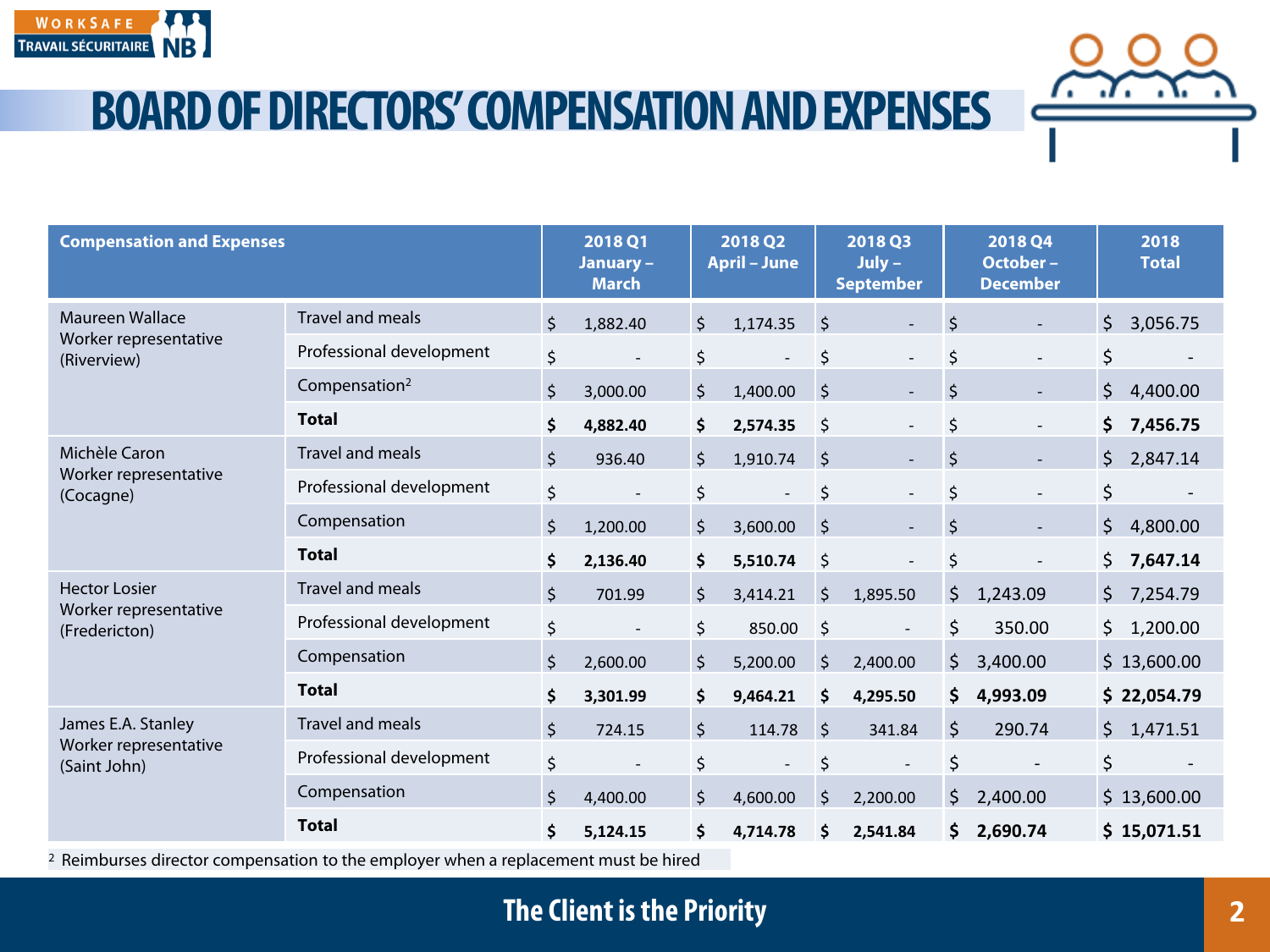

| <b>Compensation and Expenses</b>                             |                          |         | 2018 Q1<br>January-<br><b>March</b> | 2018 Q2<br><b>April - June</b> |                          | 2018 Q3<br>$July -$<br><b>September</b> |                          |         | <b>2018 Q4</b><br>October-<br><b>December</b> |     | 2018<br><b>Total</b> |  |
|--------------------------------------------------------------|--------------------------|---------|-------------------------------------|--------------------------------|--------------------------|-----------------------------------------|--------------------------|---------|-----------------------------------------------|-----|----------------------|--|
| Lucien Sonier<br>Employer representative<br>(Caraquet)       | <b>Travel and meals</b>  | $\zeta$ | 2,644.63                            | $\zeta$                        | 7,660.18                 | $\zeta$                                 | 2,833.11                 | $\zeta$ | 3,220.84                                      |     | \$16,358.76          |  |
|                                                              | Professional development | \$      |                                     | $\zeta$                        | 850.00                   | \$                                      |                          | \$      | 395.00                                        | \$  | 1,245.00             |  |
|                                                              | Compensation             | $\zeta$ | 6,400.00                            | $\zeta$                        | 7,000.00                 | \$                                      | 3,200.00                 | $\zeta$ | 3,200.00                                      |     | \$19,800.00          |  |
|                                                              | <b>Total</b>             | \$      | 9,044.63                            | \$                             | 15,510.18                | \$                                      | 6,033.11                 | \$      | 6,815.84                                      | \$  | 37,403.76            |  |
| <b>Julie Marr</b><br>Employer representative<br>(Quispamsis) | Travel and meals         | $\zeta$ | 200.09                              | $\zeta$                        | 85.40                    | $\zeta$                                 | 322.71                   | $\zeta$ | 501.91                                        | \$  | 1,110.11             |  |
|                                                              | Professional development | \$      | $\qquad \qquad -$                   | \$                             | $\overline{\phantom{a}}$ | \$                                      | $\overline{\phantom{a}}$ | \$      |                                               | \$  |                      |  |
|                                                              | Compensation             | \$      | 2,400.00                            | $\zeta$                        | 1,400.00                 | \$                                      | 1,600.00                 | \$      | 2,000.00                                      | \$  | 7,400.00             |  |
|                                                              | <b>Total</b>             | \$      | 2,600.09                            | \$                             | 1,485.40                 | \$                                      | 1,922.71                 | \$      | 2,501.91                                      | \$  | 8,510.11             |  |
| Gaëtan Guérette<br>Employer representative<br>(Edmundston)   | <b>Travel and meals</b>  | $\zeta$ | 1,096.65                            | $\zeta$                        | 4,564.55                 | \$                                      | 2,292.30                 | \$      | 2,273.26                                      |     | \$10,226.76          |  |
|                                                              | Professional development | \$      |                                     | $\zeta$                        | 850.00                   | \$                                      | $\overline{\phantom{a}}$ | \$      | 350.00                                        | \$  | 1,200.00             |  |
|                                                              | Compensation             | $\zeta$ | 3,600.00                            | $\zeta$                        | 5,000.00                 | \$                                      | 2,000.00                 | \$      | 3,000.00                                      |     | \$13,600.00          |  |
|                                                              | <b>Total</b>             | \$      | 4,696.65                            | \$                             | 10,414.55                | \$                                      | 4,292.30                 | \$      | 5,623.26                                      |     | \$25,026.76          |  |
| <b>Tina Soucy</b><br>Employer representative<br>(Moncton)    | Travel and meals         | $\zeta$ | 958.25                              | $\zeta$                        | 2,117.95                 | $\zeta$                                 | 762.58                   | $\zeta$ | 1,616.67                                      | \$  | 5,455.45             |  |
|                                                              | Professional development | \$      |                                     | \$                             |                          | \$                                      |                          | \$      |                                               | \$  | 350.00               |  |
|                                                              | Compensation             | $\zeta$ | 3,200.00                            | $\zeta$                        | 3,600.00                 | \$                                      | 2,600.00                 | \$      | 2,800.00                                      | \$. | 12,200.00            |  |
|                                                              | <b>Total</b>             | \$      | 4,158.25                            | \$                             | 5,717.95                 | \$                                      | 3,362.58                 | \$      | 4,416.67                                      |     | \$18,005.45          |  |

7. . 7. . X.